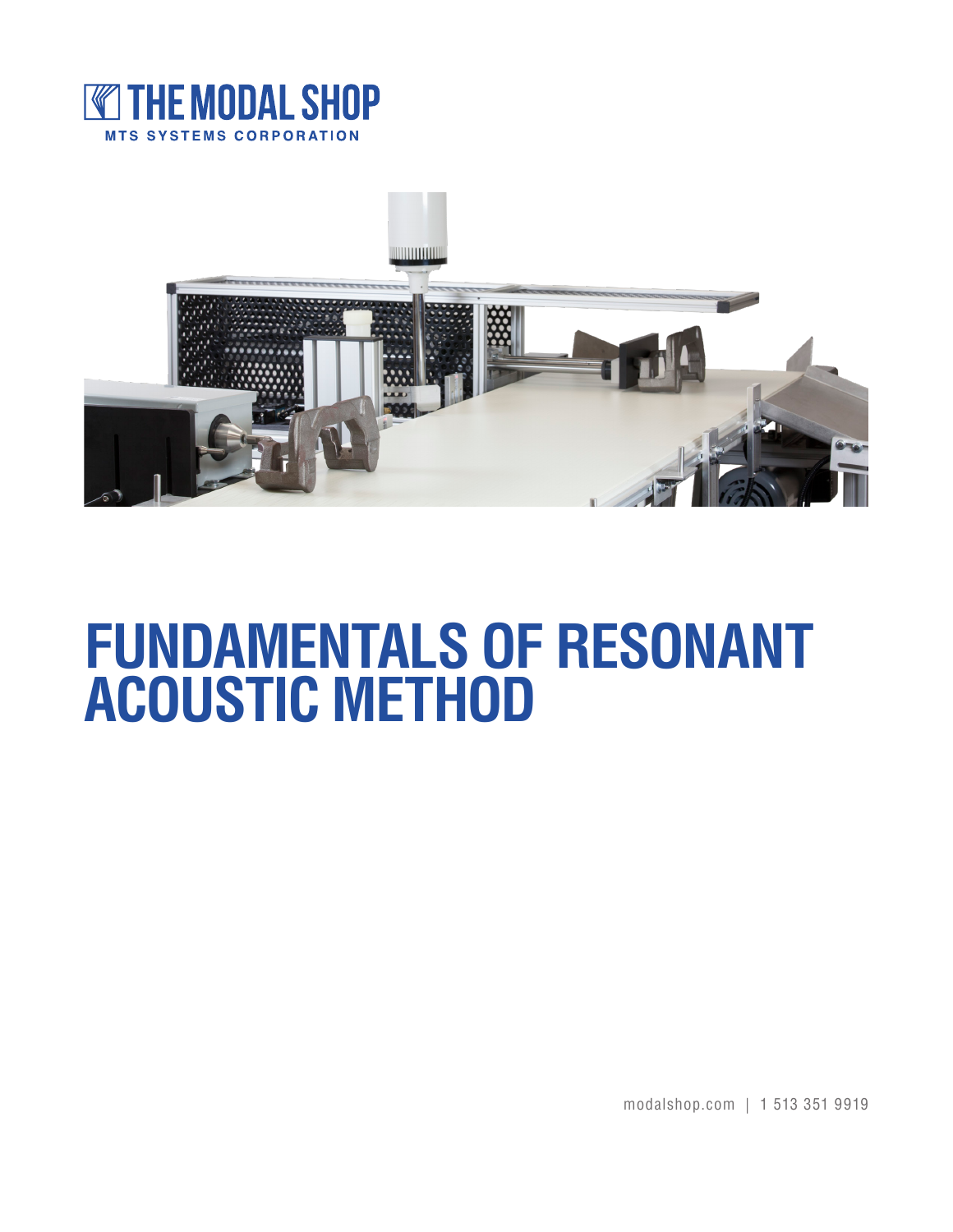NDT Resonant Acoustic Method by The Modal Shop, Inc. 3149 E Kemper Rd, Cincinnati OH, 45241, USA email: ndt@modalshop.com

Fundamentals of Resonant Acoustic Method NDT

Richard W Bono rbono@modalshop.com

Mark I Schiefer mschiefer@modalshop.com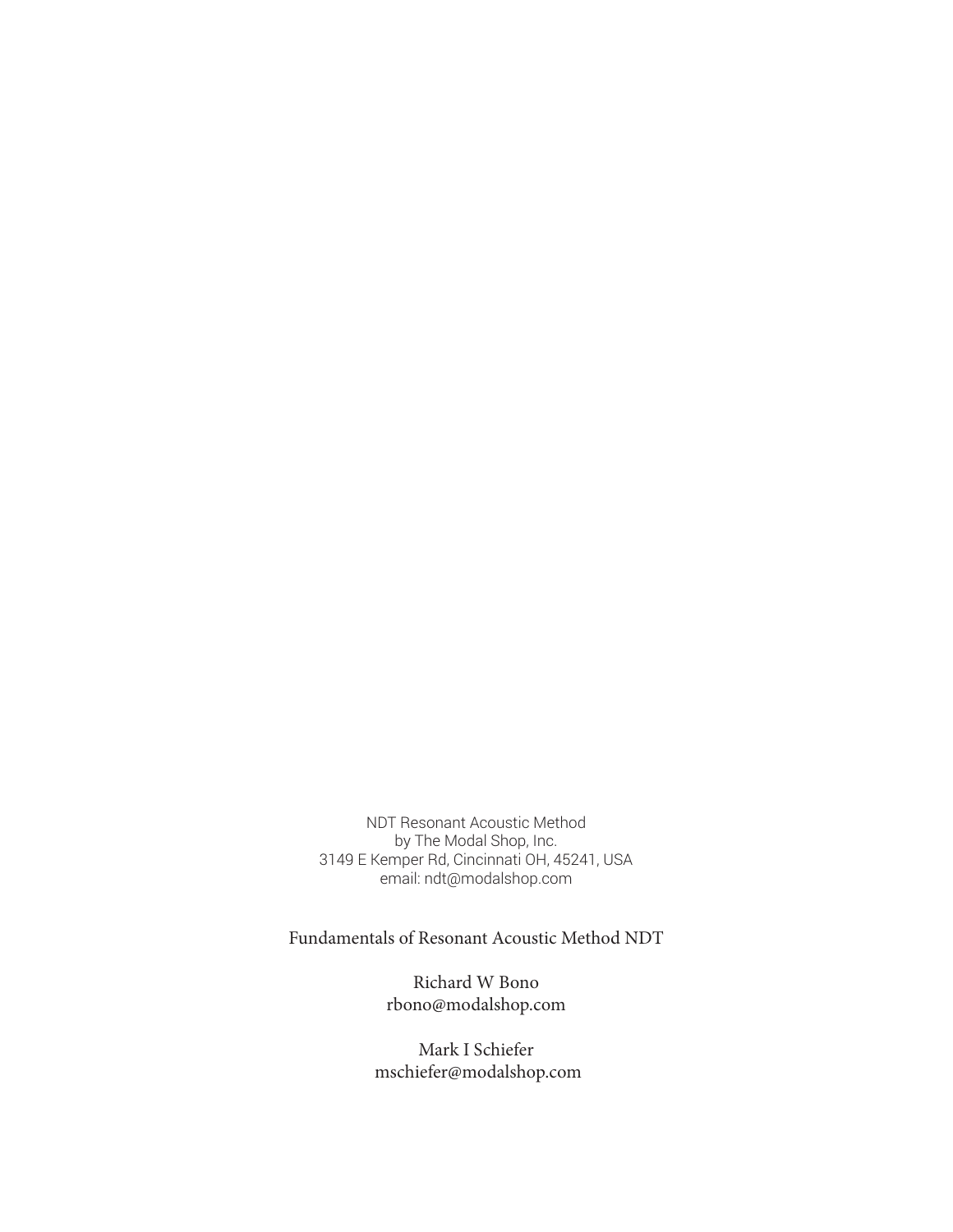### Abstract

Rapid conversion of machined parts to powdered metal and cast is driving industries, especially automotive. Due to the high expectations of both primary manufacturers and end consumers, defects cannot be tolerated even in million piece quantities. There is, in effect, a growing requirement for zero defect supply chain commitments. To achieve zero defect output, manufacturers are making the commitment to move to online NDT. This type of online inspection requires accuracy, reliability, and high throughput. Resonant Acoustic Method NDT (NDT-RAMTM) provides a proven technique exhibiting these pivotal performance requirements and automates economically. NDT-RAM tests, reports and screens for most common part flaws in a manner similar to the way NASA tests flight hardware and automotive manufacturers validate their new car designs. Utilizing structural dynamics and statistical variation, NDT-RAM provides mature, laboratory proven technology in a robust, economical, process-friendly manner.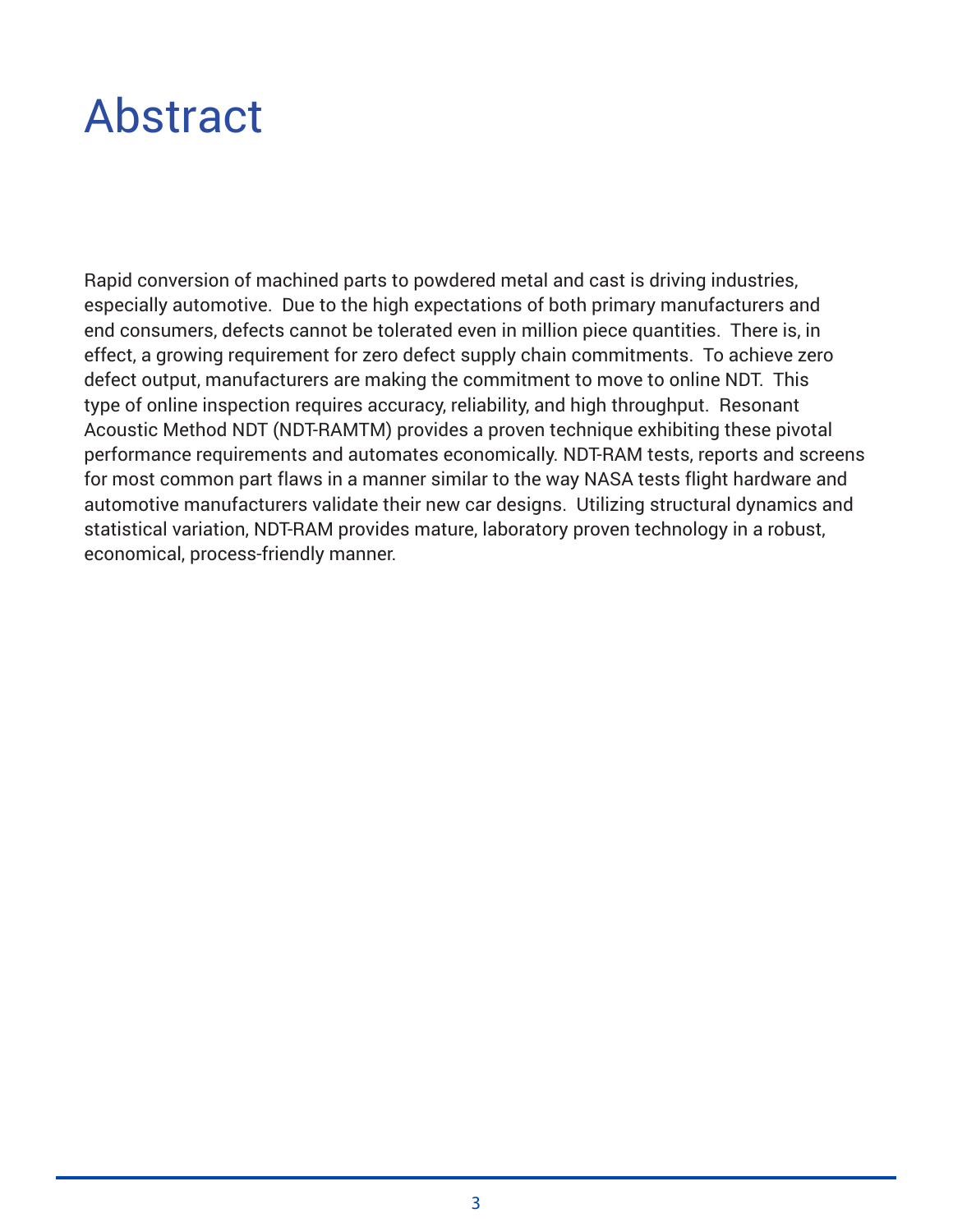# Motivational Example

As with most powdered metal component suppliers, Company ABC is already doing spot magnetic particle testing on batches of parts from a given production run. The problem starts when a customer, say an automotive manufacturer, experiences field failures. The result is that Company ABC is put on parts-hold and has to pay for both containment and 100% field inspection on the customer site. At the risk of permanently damaging the company's reputation and losing both existing and new business, significantly larger part batches are subjected to magnetic particle inspection, with 100% of the production lots inspected via a 300% visual part sort – where each part is visually inspected by three separate technicians. Everyone who can be pulled from another job is pulled in to help out during this time of crisis. To ensure necessary quality, 100% end-of-line part inspection must be implemented; traditional NDT techniques such as magnetic particle, liquid penetrant, eddy current and X-ray, or purely visual inspection, are painstaking, subjective manual processes. As a result, rarely does the 100% inspection continue, and the cycle of "flawed-parts roulette" continues.

Providing relief and security for the high volume manufacturer, NDT-RAM offers reliable inspection, with quantitative, objective results. This technique is easily automated to eliminate human error with fast throughput for cost effective 100% inspection, simple and straightforward with minimal disruption to production. NDT-RAM is a volumetric, resonant inspection technique that measures the structural integrity of each part to detect defects on a component level. With a large number of successes on the production lines of powdered metal, cast and forged parts, NDT-RAM is the simple, effective solution to this common problem.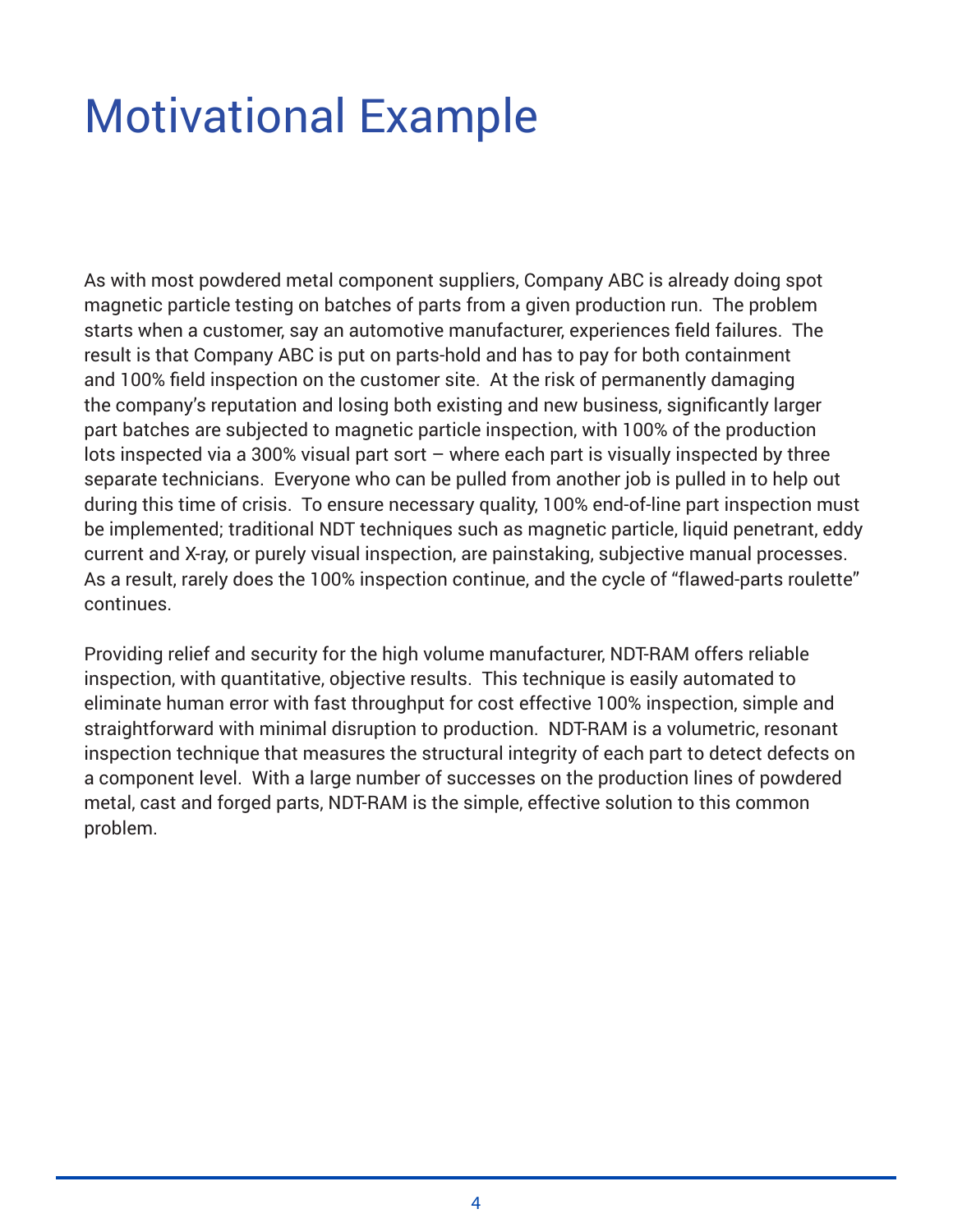# **History**

The history of NDT techniques used for quality control testing in part manufacturing dates back to the beginning of the industrial manufacturing era. Initially, the basic visual inspection of the operators themselves served as the primary means of monitoring part acceptability. More sophisticated NDT techniques evolved, and magnetic particle inspection eventually became the de facto standard for testing ferrous metallic components such as castings, forgings and, more recently, powdered metals. This subjective and visual technology has remained essentially unchanged for the past 50+ years, yet continues to be the most common inspection tool for such parts.

Traditional NDT techniques focus on detecting and diagnosing defects. They use visual techniques or imaging to scan for any indication of defects. For the case presented in our motivational example, identifying the type of defect itself is secondary to identifying the defective parts. While diagnosing specific defects is applicable when evaluating and inspecting some systems, such as gas pipelines or similar, it is not appropriate for high volume 100% manufactured part inspection. For these components it is of primary importance to detect if a part is non-conforming rather than why. Therefore, an end-ofline "go/no go" objective inspection, such as by NDT-RAM, is preferred here to a subjective diagnosis.

Scanning methods include magnetic particle testing (MT), ultrasonic testing (UT), eddy current/electromagnetic testing (ET), dye penetrant testing (PT), X-ray/radiographic testing (RT) and visual testing (VT). The fundamental difference between these traditional NDT techniques and resonant inspection (RI) is this scanning methodology. Scanning methods are manual and require subjective interpretation by an operator. As a result, the operator requires a certain level of technical training and/or certification to properly diagnose such indications of defect and infer the effects on the functionality of a part. Additionally, whenever such a technique requires the judgment of an operator, overall reliability suffers. In Juran's Quality Handbook, Juran states that operators average only 80% reliability – this statistic is a reflection of the human interpretation factor, not the accuracy of the techniques themselves, see ref 1. None of these scanning techniques allow for efficient, cost effective or reliable quality control testing of 100% of manufactured parts of any appreciable volume. It should be noted that in some cases eddy current techniques can be implemented as a "whole part" test by using an encircling coil, easily automated with high throughput. However, in these cases the effectiveness of ET's flaw detection is reduced, limited to detecting on certain types or configurations of surface flaws.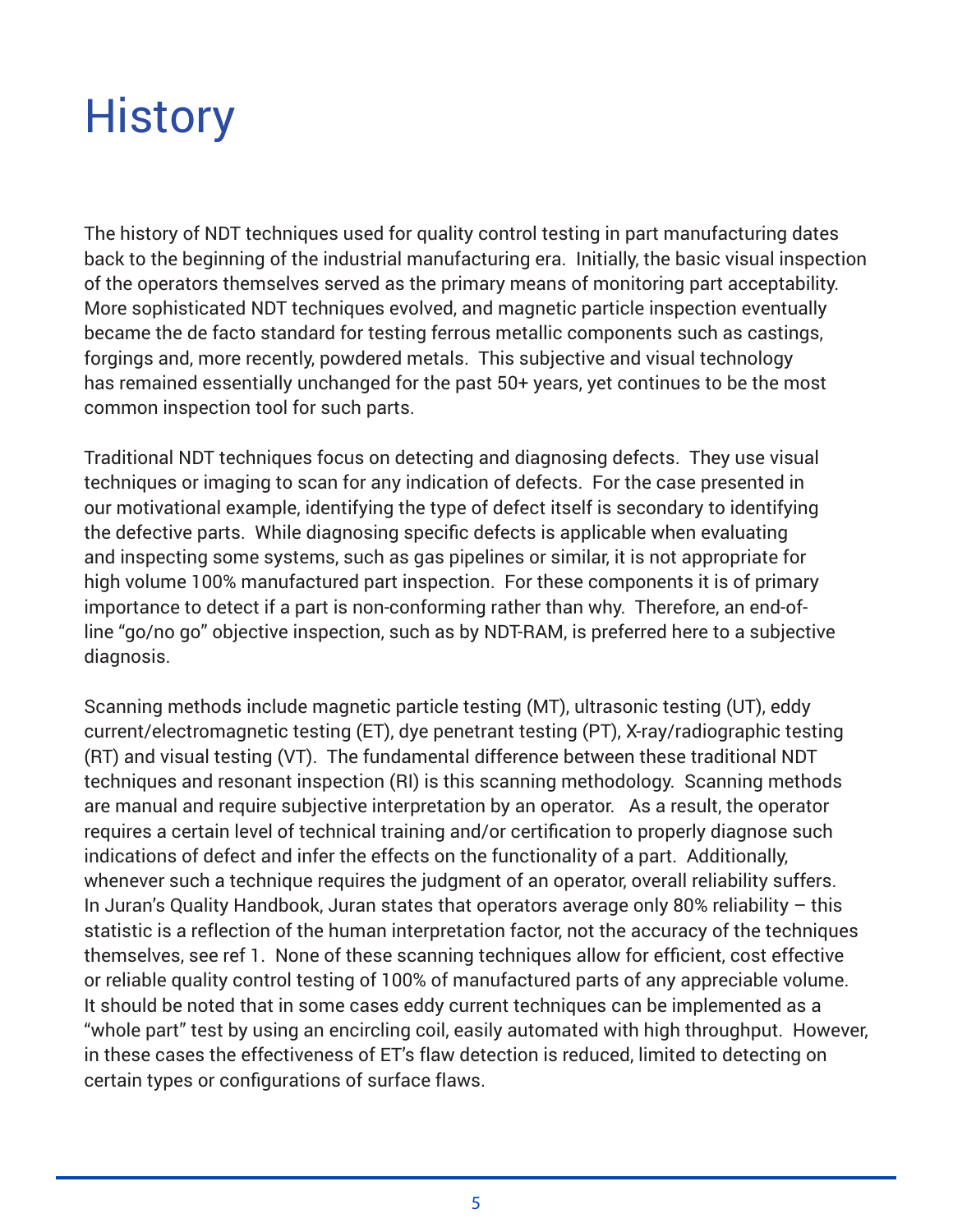Resonant inspection, conversely, measures the structural response of a part and evaluates it against the statistical variation from a control set of good parts to screen defects. Its volumetric approach tests the whole part, both for external and internal structural flaws or deviations, providing objective and quantitative results. This structural response is a unique and measurable signature, defined by a component's mechanical resonances. These resonances are a function of part geometry and material properties and are the basis for RI techniques. By measuring the resonances of a part, one determines the structural characteristics of that part in a single test. Typical flaws and defects adversely affecting the structural characteristics of a part are given in Table 1 for powdered metal, cast and forged

applications. Many of the traditional NDT techniques previously discussed can detect these flaws as well, but often only RI can detect all in a single test, throughout the entire part (including deep sub-surface defects), in an automated and objective fashion.

After defective parts have been sorted with RI, complimentary traditional NDT techniques may provide a means for subjective diagnosis on the

| <b>ET</b><br><b>Eddy Current</b>         | MT/PT<br><b>Magnetic Particle</b> | <b>UT</b><br><b>Ultrasonic</b>    |  |
|------------------------------------------|-----------------------------------|-----------------------------------|--|
| Cracks                                   | Cracks                            | Cracks                            |  |
| Cold Shuts                               | Missed/ or Double Strikes         | Chips                             |  |
| Porosity                                 | Porosity                          | Voids                             |  |
| Hardness/Density                         | Hardness                          | Hardness/Density                  |  |
| Inclusions                               | Inclusions                        | Inclusions                        |  |
| <b>Heat Treat</b>                        | <b>Heat Treat</b>                 | <b>Heat Treat</b>                 |  |
| <b>Compressive &amp; Residual Stress</b> | Quenching Problems                | Decarb                            |  |
| Nodularity                               | Laps                              | Oxides                            |  |
| <b>Gross Demensions</b>                  | <b>Gross Demensions</b>           | <b>Gross Demensions</b>           |  |
| <b>Raw Material Contaminants</b>         | <b>Raw Material Contaminants</b>  | <b>Raw Material Contaminants</b>  |  |
| Missed Process/ Operations               | <b>Missed Process/ Operations</b> | <b>Missed Process/ Operations</b> |  |



smaller subset of parts. This is useful for determining a defect's root cause and ultimately improving the production processes. Table 2 provides a generic NDT selection table stating the capabilities of the various methods. The ASME has published standards that detail each of the traditional NDT methodologies mentioned here, see ref 2-8.

| <b>Defect Type</b>              | ET<br><b>Eddy Current</b> | <b>MT/PT</b><br><b>Magnetic</b> | <b>UT</b><br><b>Ultrasonic</b> | <b>RT</b><br>Radiography | <b>RAM</b><br><b>Resonant</b> |
|---------------------------------|---------------------------|---------------------------------|--------------------------------|--------------------------|-------------------------------|
| Cracks/chips/porosity/voids     | О                         | 0                               | o                              | $\bullet$                | $\bullet$                     |
| Missed processes/operations     | $\bullet$                 |                                 | $\bullet$                      | $\bullet$                | $\bullet$                     |
| <b>Material property</b>        | $\bullet$                 |                                 |                                |                          | $\bullet$                     |
| <b>Structurally significant</b> | o                         | $\bullet$                       | $\bullet$                      | $\bullet$                | $\bullet$                     |
| <b>Defect Location</b>          |                           |                                 |                                |                          |                               |
| Surface (external)*             | Ο                         | $\bullet$                       | $\bullet$                      |                          | $\bullet$                     |
| Internal                        |                           |                                 | $\bullet$                      | $\bullet$                | $\bullet$                     |
| Brazing/bonding/welding         |                           |                                 | $\bullet$                      | $\bullet$                | $\bullet$                     |
| <b>Speed/Training/Cost</b>      |                           |                                 |                                |                          |                               |
| Part throughput                 | $\mathbf 0$               |                                 | $\bullet$                      |                          | $\bullet$                     |
| <b>Training requirements</b>    |                           |                                 | $\Omega$                       |                          | $\bullet$                     |
| Overall inspection costs        | $\mathbf 0$               | $\mathbf 0$                     |                                |                          | $\bullet$                     |
| <b>Automation Capacity</b>      |                           |                                 |                                |                          |                               |
| <b>Quantitative results</b>     | $\bullet$                 |                                 | $\bullet$                      |                          | $\bullet$                     |
| <b>Automation requirements</b>  | $\mathbf 0$               | N/A                             |                                |                          | $\bullet$                     |
| <b>Automation cost</b>          | $\mathbf 0$               | N/A                             |                                |                          | O/O                           |

\*NDT-RAM does not detect cosmetic flaws

Table 2: General overview of common NDT techniques.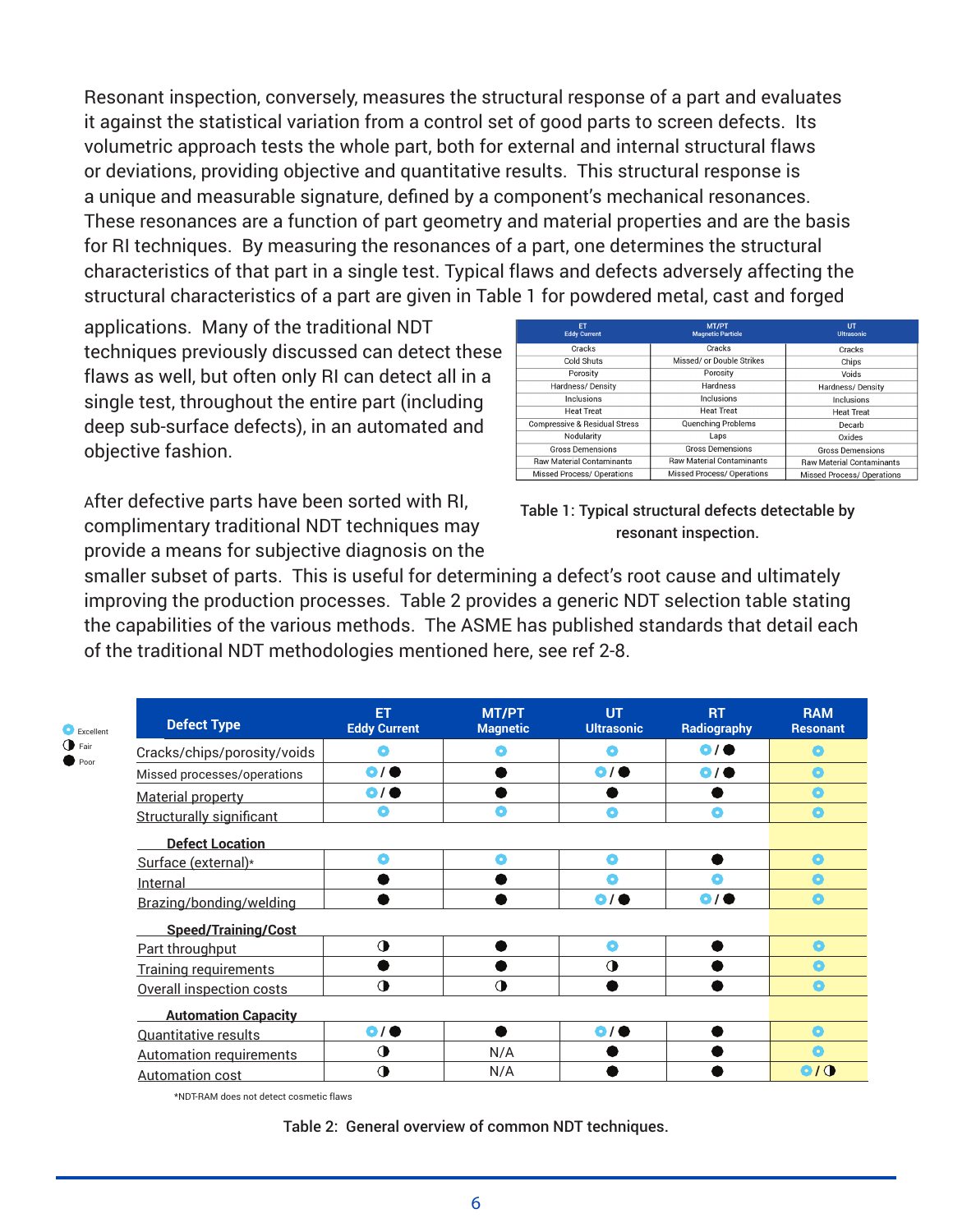# Theoretical Background

Modal analysis is defined as the study of the dynamic characteristics of a mechanical structure or system. All structures, even structures such as metal gears or similar parts that are apparently rigid to the human eye, undergo deformation. These deformations can be described using modal analysis. Specifically, all structures have mechanical resonances, where the structure itself amplifies any energy imparted to it at certain frequencies. For example, tuning forks or bells will vibrate at very specific frequencies, their natural frequencies, for long periods of time with just a small tap. The sound that is made is directly due to these natural frequencies. In fact, any noise generated by a structure is done so by vibration, which is simply a pattern of summed sinusoidal deformations. NDT-RAM utilizes this structural dynamic behavior to evaluate the integrity and consistency of parts.

For illustrative purposes, consider the single degree-of-freedom (SDOF) mass, spring, damper system in Figure 1. It has one DOF because its state can be be determined b one quantity (x), the displacement of the mass. The elements of this simplified model are the mass (m), stiffness (k) and damping (c). The energy imparted into the system by the excitation force (f) is stored in the system as kinetic energy of the mass and potential energy of the spring and is dissipated by the damping. The mathematical representation of the SDOF system, which is called its equations of motion, is given in Equation (1) below.

#### $mx''(t) + cx'(t) + kx(t) = f(t)$

The solution to the equation of motion produces an eigenvalue problem which yields the undamped natural frequency as

### $ln = \sqrt{\frac{k}{m}}$

Equation (2) reveals the natural frequencies, or resonances, of a system that are determined by its mass (i.e., volume and density) and stiffness (i.e., Young's modulus and cross-sectional geometry). While in Equation (2) holds only for an SDOF system, the underlying relationship of mass and stiffness can be generalized for more complex systems. That is, an increase in stiffness will increase the natural frequency and an increase in mass will decrease the natural frequency. For example, consider the strings on a guitar. The larger diameter strings (more mass) produce lower tones than . the smaller strings (less mass). Also, a string has a higher pitch when tightened (increased stiffness) than when loosened (decreased stiffness). It is these fundamental properties of the resonances of a system that NDT-RAM utilizes to evaluate the integrity and consistency of parts.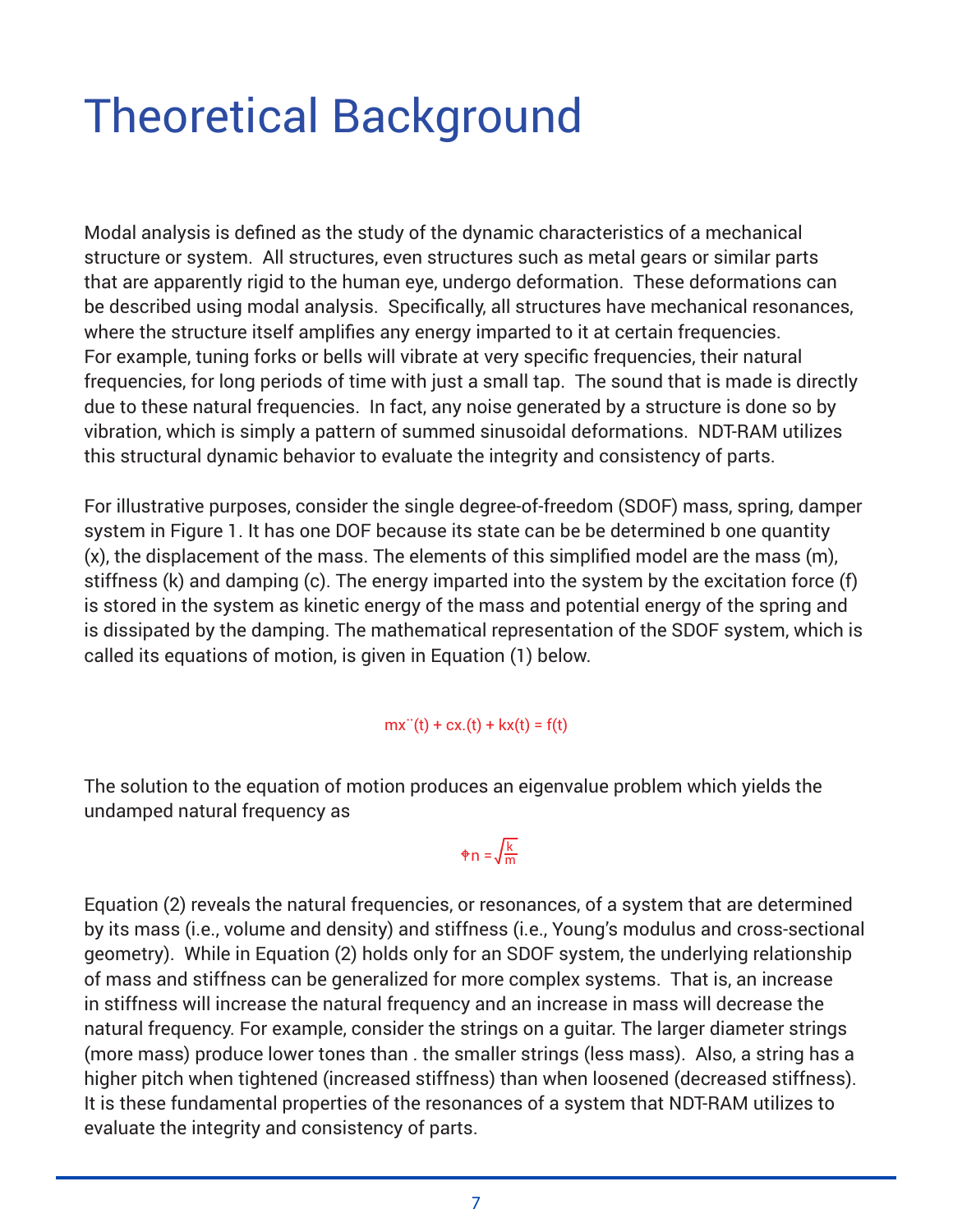

Figure 1: General overview of common NDT techniques.

The natural frequencies are global properties of a given structure and the presence of structuraldefects causes shifts in these resonances. For example, a crack will change the stiffness in theregion near the crack and a variation in density or the presence of porosity will change the mass.A crack defect typically reduces the stiffness in the material, thus decreasing the naturalfrequency. Similarly, porosity in a cast part reduces mass, thus increasing the natural frequency.These shifts are measurable if the defect is structurally significant with respect to the either thesize or location of the flaw within a specific resonance mode shape. With some defects, a shift inresonant frequency can also be noticed audibly, such as a cracked bell that does not ring true.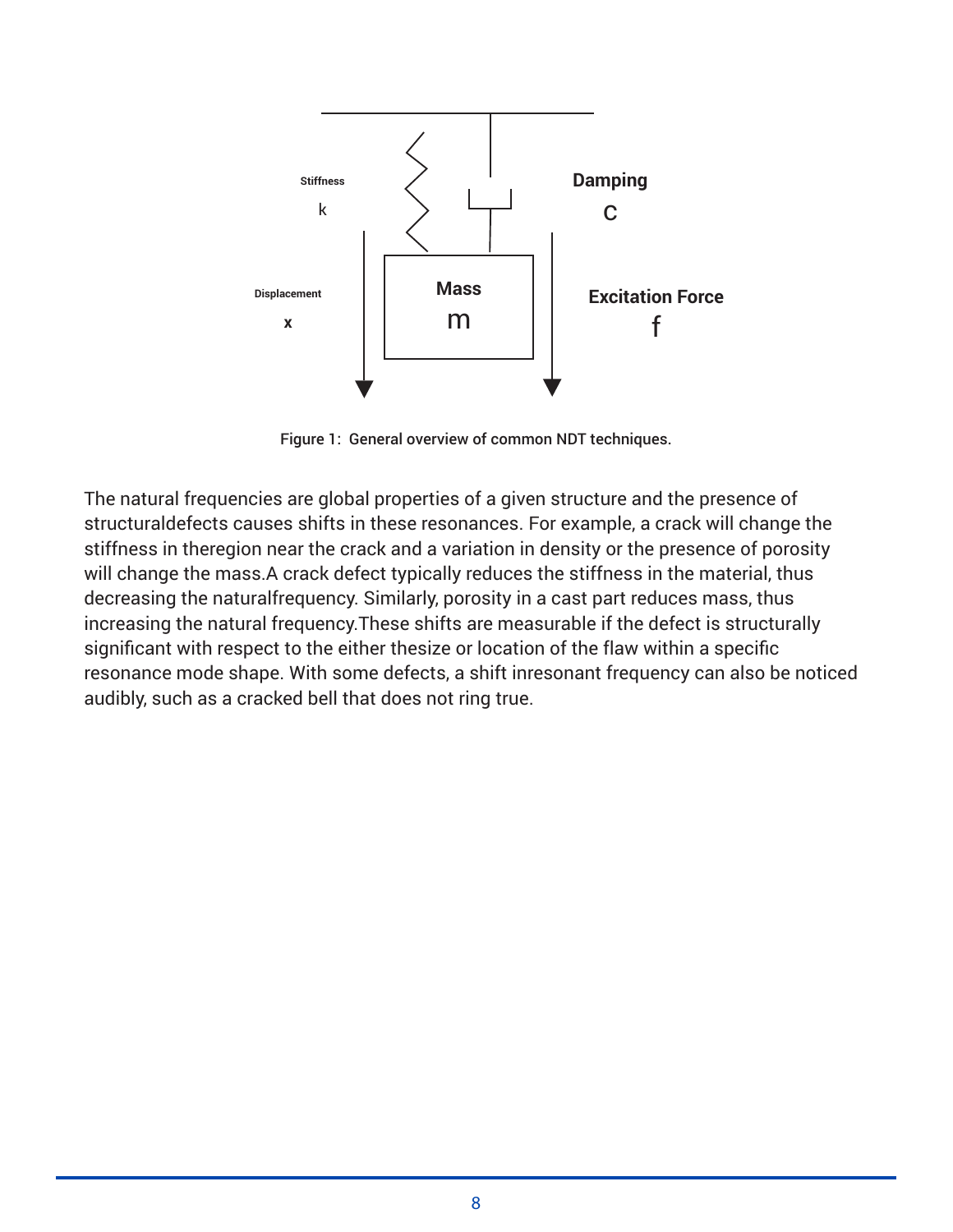# Resonant Acoustic Method (NDT-RAM)

An introductory overview of the resonant inspection technique and theoretical background has previously been presented in Sections 2 and 3, respectively. This portion of the paper discusses in more detail the specific implementation of resonant inspection and the associated advantages of the Resonant Acoustic Method.

RI is basically experimental modal analysis simplified for application to high volume production manufacturing and quality control testing. The generic, step-by-step procedure is as follows:

- **1.** Excite the part with a known and repeatable force input. This force is typically generated by a controlled impact or actuator providing broadband or sinusoidal energy over the appropriate frequency range of analysis.
- **2.** Measure the structural response of the part to the applied input force using a dynamic sensor such as a microphone or accelerometer (vibration pickup) and a high-speed analog to digital converter (ADC) with appropriate anti-aliasing filters.
- **3.** Process the acquired time data with a Fast Fourier Transform (FFT) for analysis in the frequency domain.
- **4.** Analyze the consistency of the frequency spectrum from part to part by comparing to a spectral template created from known good parts. Mechanical resonances are indicated as peaks in the frequency spectrum of the response. "Good" parts (structurally sound) have consistent spectral signatures (i.e. the mechanical resonances are the same among parts) while "bad" parts are different. Generally these templates are setup to evaluate the consistency of the frequency and amplitude of ten or fewer peaks. Any deviation in (a range of) peak frequency or amplitude constitutes a structurally significant difference that provides a quantitative and objective part rejection.

The Resonant Acoustic Method technique performs resonant inspection by impacting a part and "listening" to its acoustic spectral signature with a microphone. The controlled impact provides broadband input energy to excite the part and the microphone allows for a noncontact measurement of the structural response. The part's mechanical resonances amplify the broadband input energy at its specific natural frequencies, measured by the microphone above the background noise in the test environment. An example of such a spectrum from 0 to 40 kHz is given in Figure 2.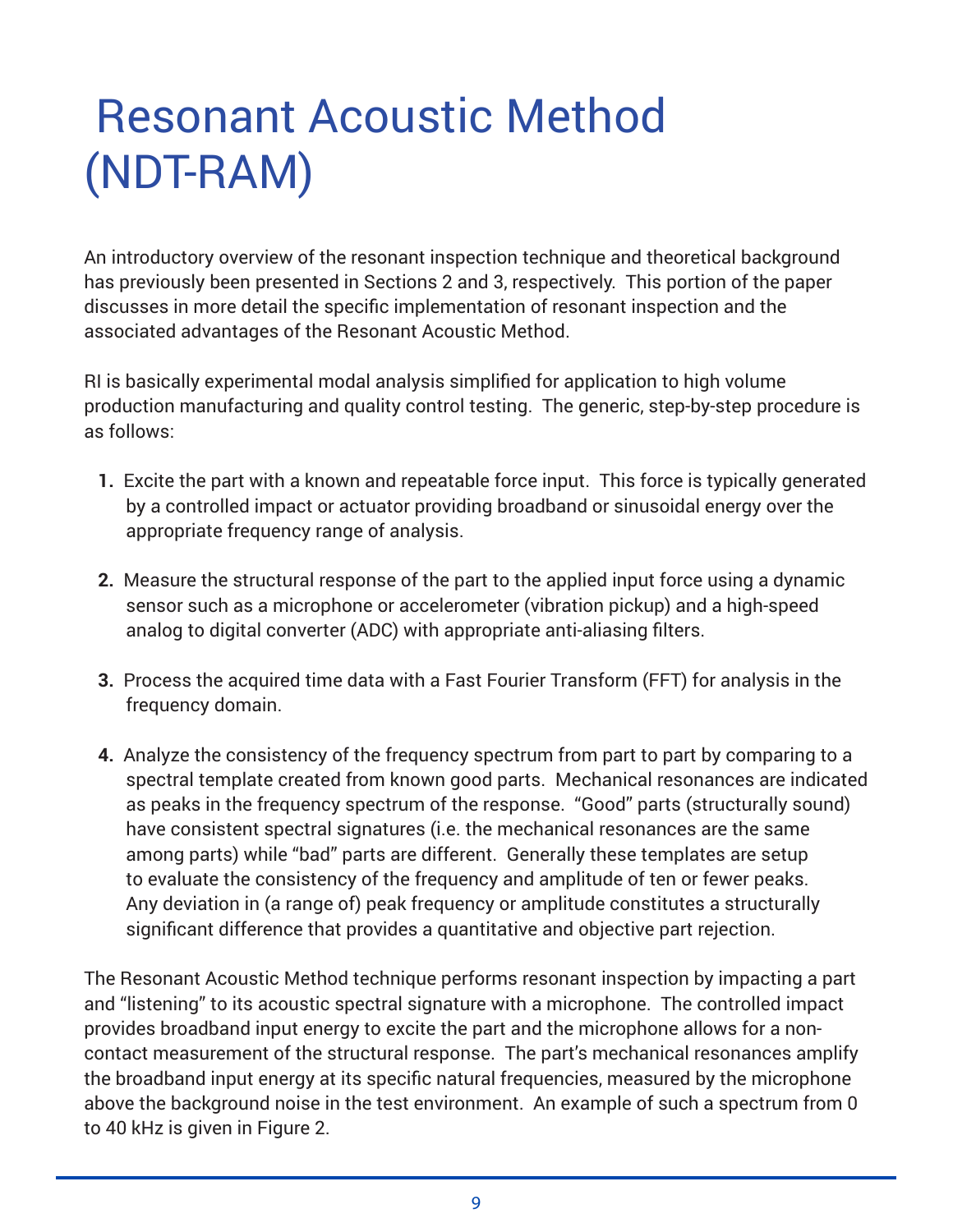Gross defects can often be distinguished directly by the human ear, but human hearing is subjective and limited to approximately 20 kHz maximum. By analyzing data beyond 20 kHz, to upwards of 50 kHz, much smaller defects can be detected, even across production lots given reasonable process control. Typically, these defects cause frequency shifts as shown in Figure 3. These shifts are a function of how the specific defect affects the mechanical resonance, which is dependent upon the specific defect location with respect to the deformation pattern of the resonance. Fortunately, mechanical resonances are global properties of a structure, and generally a defect will alter at least one resonant frequency. For this reason, it is good practice to set up multiple criteria ranges for analysis.

An additional signal processing tool for improving analysis and sorting of good parts versus defective parts is implemented with a time delay function. Often times a defect may not cause a substantial shift in resonant frequency, but instead reduces the structure's capability to "hold its tone" over time. By delaying the structural response measurement (many times just milliseconds) the resonant peak is not measurable from defective parts because the energy decays too rapidly. The peak in the frequency spectrum disappears, shown in Figure 4. A practical example of this is a cracked bell – when struck, it does not ring for an extended period of time as a "good" bell would.

NDT-RAM's basic measurement procedure allows for easy automation and very high part testing throughput.There is no part preparation required – no magnetizing, cleaning, immersion, etc. Expendable costs associated with such preparation, such as chemicals and waste removal, are eliminated. The single impact and non-contact response measurement (via microphone) can be made as a part is moving down a conveyor, often as fast as three seconds per part. The parts do not need to be physically stopped; nor are they required to be precisely located with expensive robotics on contact actuators and vibration pickups. Simple guides are typically adequate to rotate/position the part for impact and allow flexibility to test many



Figure 2: Typical acoustic signature for powdered metal part.



Figure 3: Typical acoustic signature for powdered metal part.



Figure 4: Data showing resonance of good part against defective part, processed using time delay technique causing the peak to "disappear".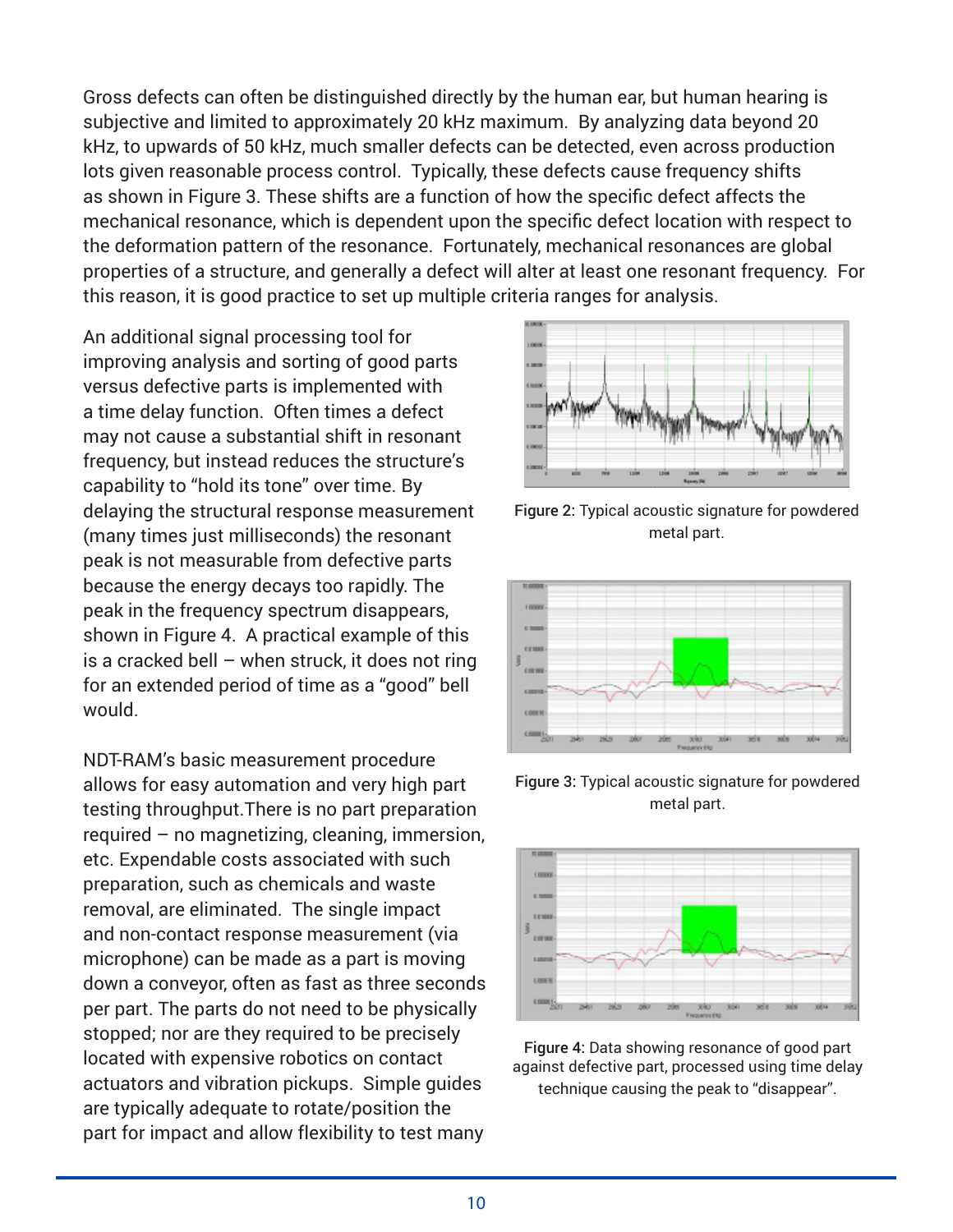different types of parts or geometries. Given this capacity for automation and throughput, and its quantitative analysis with objective results, NDT-RAM is ideal for plant floor, high volume quality control test applications.

The core system components are shown in Figures 5 and 6. From the rugged microphone and industrial electric impactor to the NEMA 4 smart digital controller, the packaging is ideally suited for dirty, plant environments such as ductile iron foundries. A typical conveyor system for fully automated testing is shown in Figure 7.

Successful implementation of NDT-RAM depends upon proper setup of the accept/reject criteria ranges in the part template. Each type and/or geometry of part requires a separate template. Parts need to be tested in the same manufacturing state. Typically, templates can be setup quickly with just a few dozen parts in less than a ½ hour. This sample set should include both good parts (ideally with at least several from different production batches) and parts with the expected variety of flaws. It is recommended to validate the template and resulting part sort with a larger statistical data set of a few hundred pieces. Often other NDT techniques, for example magnetic particle inspection, are complimentary in this regard, or destructive evaluations are commonly used for correlation as well. Once the specific part's template is verified for accuracy, large volumes of parts can be 100% tested quickly and reliably.

System validation can be performed using a controlled set of known parts. Parts of a given type, both good and defective, are kept as "standards" and run through the automated system for validation on a regular basis. Across batches over time, signatures often show trends where mechanical resonances shift due to acceptable variations in material properties (density, etc.) or process variations (heat treatment, etc.) By investing time upfront with this type of system validation procedure, process engineers and technicians have a better understanding of their parts and manufacturing processes and ensure the reliability of their inspection system.



Figure 5: Industrial electric impact hammer designed for millions of impacts and rugged microphone for non-contact response



Figure 6: Smart digital controller measures signals and processes data, independent of PC, with internal digital relay outputs.



Figure 4: Data showing resonance of good part against defective part, processed using time delay technique causing the peak to "disappear".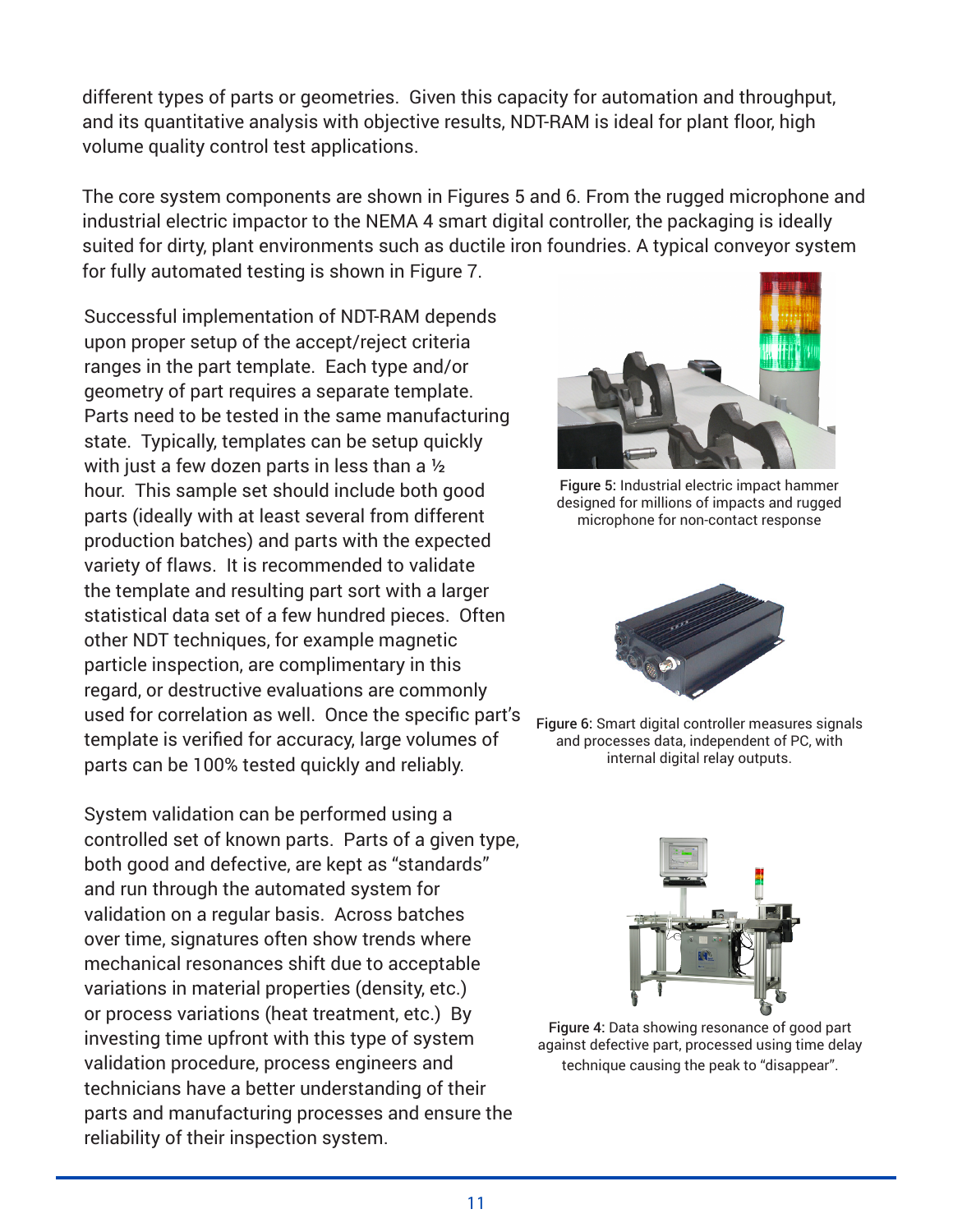# Case Study: Powdered Metal Sprocket

The manufacturer of the powdered metal sprocket shown in Figure 8 below needed to automate inspection, primarily for cracks and flawed teeth. The initial part template was set up using 70 samples. 30 of these were visually inspected as good parts, while the remaining 40 were determined to have a variety of flaws such as broken, chipped and cracked teeth as shown in Figure 9. Typical data from several parts is shown in Figure 10, where frequency shifts down from cracks (two blue traces left of acceptance box) and up from broken teeth (red, pink and olive traces right of box) are clearly displayed against the two good samples (black/gray traces peak within box). These physical flaws correlate nicely with the theory presented in Section 2. A crack is simply a weaker spring (lower stiffness, k, in Eq. 1) and a broken tooth reduces mass (lower mass, m, in Eq. 1) which affects the resonant frequency accordingly.

Results of this evaluation showed that the flawed samples could be reliably sorted from the good parts. Of note, one of the "good" samples had significant shifts in resonances, indicating the presence of structural defects. (This is common, often related to the inability of visual scanning techniques such as magnetic particle testing to detect internal flaws.) Given the volumetric, whole-part testing by RAM, this part was successfully sorted and contained where subjective, visual inspection failed.

The resulting template configured for this sprocket was implemented successfully in production, with millions of parts reliably tested per year. Prior to NDT-RAM, the facility was scrapping 6-8% of production parts and still had field failures returned by their



Figure 8: Powdered metal sprocket.







Figure 10: Data at 6700 Hz resonance from 7 samples.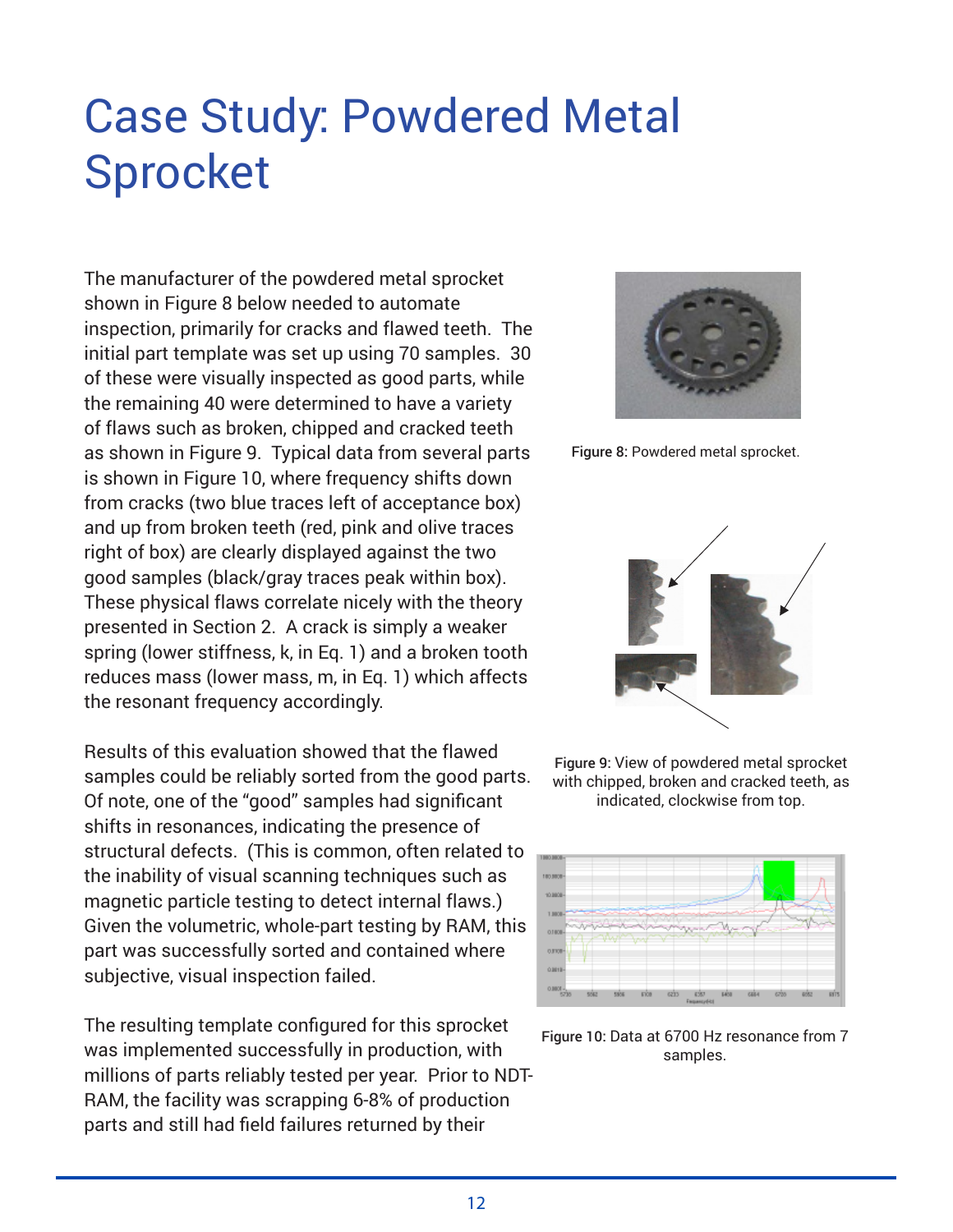customers, all while trying to keep up with 100% inspection via magnetic particle testing. NDT-RAM reduced this scrap rate to under 2% by eliminating false rejects (for example, a part that has a flaw indication on its surface yet is structurally sound.) Additionally, and more importantly, NDT-RAM has prevented any defective parts from shipping to customers.

# **Conclusion**

The NDT-RAM technique serves quality minded manufacturers who are dissatisfied with visual detection techniques such as magnetic particle, liquid penetrant, or X-ray, which are time consuming, costly and subjective. NDT-RAM allows for simple integration of a turnkey system that is a reliable, fully automated method for quality control and process improvement. This rapidly growing technique creates an economical, on-line inspection system that provides for zero defect product supply. Unlike previous implementation of resonant inspection which are excessively complicated and costly to automate, NDT-RAM is fast, simple and reliable, and easily re-configurable. As a result, powdered metal and casting manufacturers around the world have proven the benefits of NDT-RAM resonant inspection over their traditional inspection techniques.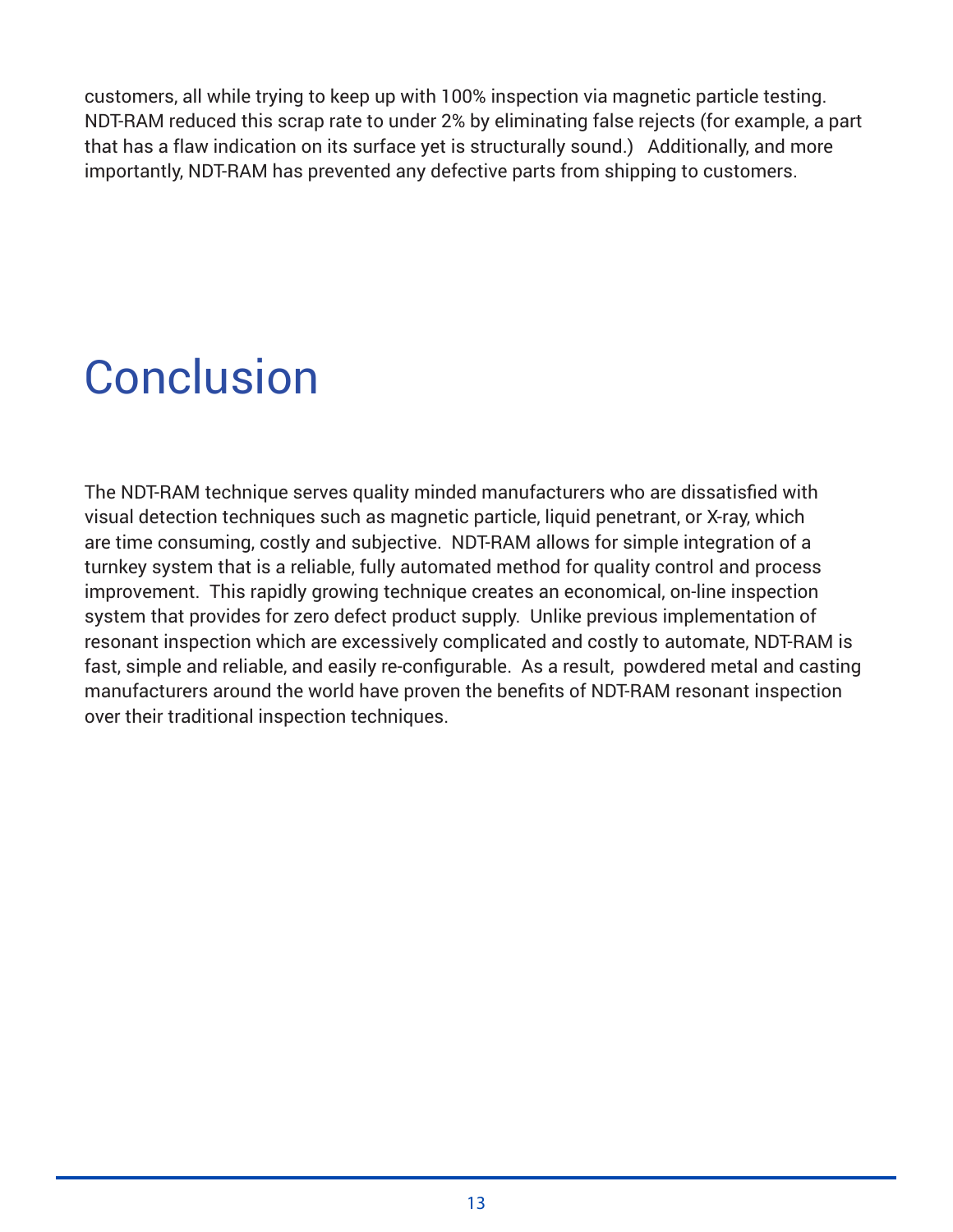### References

- [1] Juran, Joseph M. and Godfrey, A. Blanton, Fifth Edition, Juran's Quality Handbook, McGraw-Hill.
- [2] ASTM E1444-01 Standard Practice for Magnetic Particle Examination.
- [3] ASTM E309-95 Standard Practice for Eddy-Current Examination.
- [4] ASTM B594-02 Standard Practice for Ultrasonic Inspection Examination.
- [5] ASTM F1467-99 Standard Guide for Use of an X-Ray Tester.
- [6] ASTM E2001-98 Standard Guide for Resonant Ultrasound Spectroscopy for Defect Detection.
- [7] ASTM D4086-92a (1997) e1 Standard Practice for Visual Evaluation.
- [8] ASTM E165-02 Standard Test Method for Liquid Penetrant Examination.

NDT-RAM is a trademark of The Modal Shop, Inc.